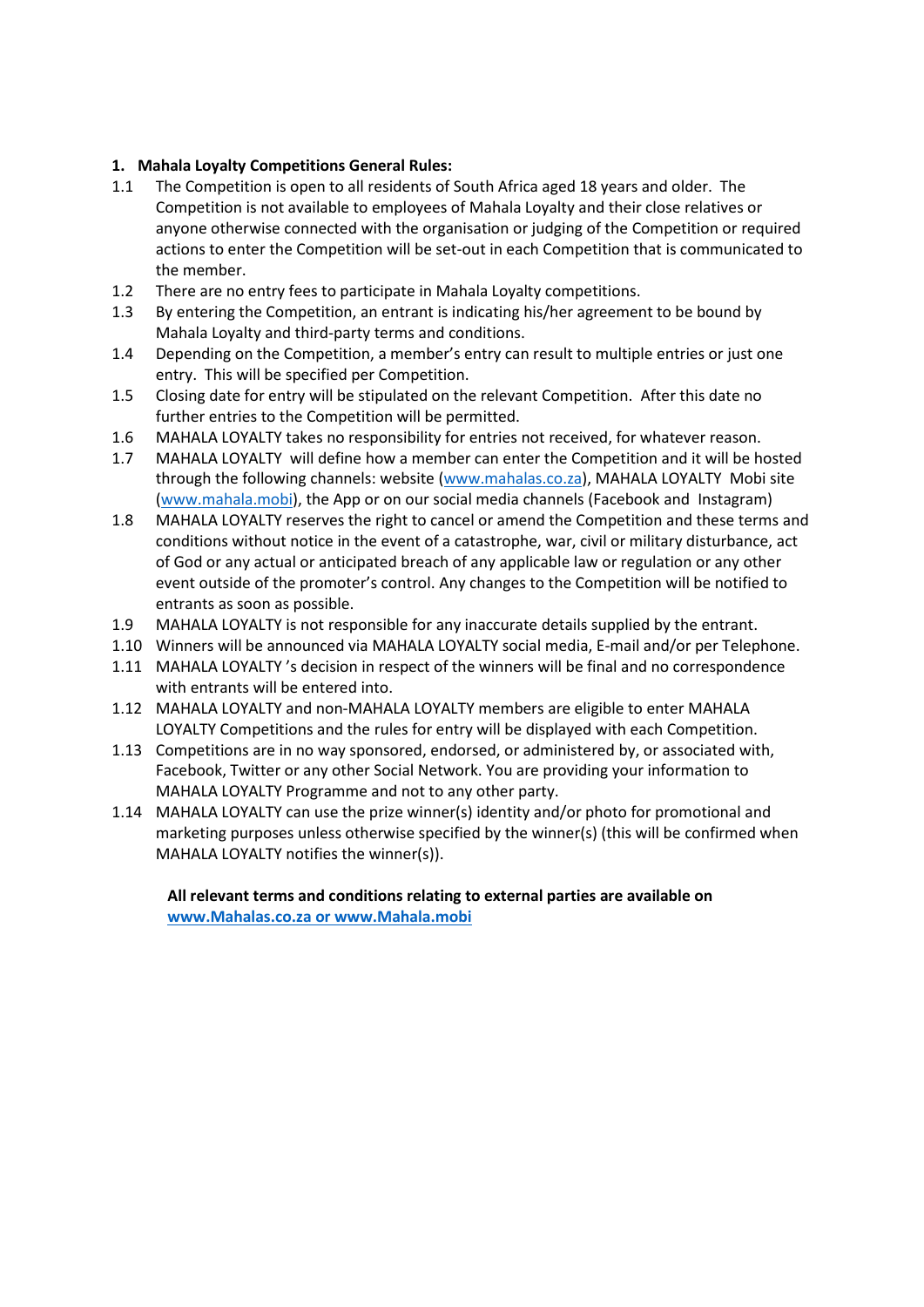## **2. MAHALA LOYALTY COMPETITION JUN 2022 (What's the deal with your wheels?)**

- 2.1 Definitions, unless the context provides otherwise, the words and expressions set out below will have the following meanings and cognate expressions shall have corresponding meanings:
- 2.1.1 **"Competition"** means the Mahala Loyalty Competition organised and promoted by Mahala Loyalty to all members.
- 2.1.2 **"Competition Period"** means start date 1 June 2022 and end date 30 June 2022 at 23h59 of the closing date.
- 2.1.3 **"Closing Date"** is 30 June 2022. No entries will be accepted after midnight on 30 June 2022.
- 2.1.4 **"Participant"** means a person who enters in and is eligible to win a Prize in the Competition.
- 2.1.5 **"Promoter"** means Mahala Loyalty (Pty) Limited (Registration Number: 2001/030145/07) a company duly incorporated in accordance with the company laws of the Republic of South Africa.
- 2.2 By choosing to enter the Competition, the Participant agrees to be bound by the following terms and conditions, which the Participant acknowledges having read and understood. This Competition shall be conducted in accordance with the provisions of section 36 read with Regulation 11 of the Consumer Protection Act No. 68 of 2008.
- 2.3 In order to be eligible for participation in this Competition an entrant must: be a natural person, over the age of 18 (eighteen years) who is either a South African citizen or permanent resident carrying a valid work permit to Successfully enter the Competition in accordance with the entry mechanism set out in herein.
- 2.4 The Participant must agree to permit the Promoter to collect his/her personal information for the purpose of the Competition and the Promoter's product marketing and development. and undertake to abide by these Rules.
- 2.5 Only one entry per person will be permitted.
- 2.6 There is no entry fee to participate in the Competition.
- 2.7 The Promoter reserves the right, at any time, to verify the validity of a Participant (including but not limited to a participant's identity and age) and to reject any Participant who has not complied with these terms and conditions.
- 2.8 Errors and omissions may be accepted at the Promoter's sole discretion. Failure by the Promoter to enforce any of its rights at any stage does not constitute a waiver of those rights.
- 2.9 Directors, members, employees, agents of, or consultants to the Promoter and its subsidiaries, their promotional partners and printers, their advertising and promotional agencies, supplier of goods or services in connection with this Competition, or if you are any of the persons' immediate family, including spouses, life partners, parents, children, and siblings, are excluded from being entered into this Competition.
- 2.10 How to enter and stand a chance to win:
	- (1 30 June 2022):
	- 1. Take a selfie of you and your car and WhatsApp to us on 081 487 2073 OR
	- 2. Tell us why you love your car on (Enter link)

If you are not registered as a Mahala member you can register on Mahala.mobi for a month's free trial membership (username and password – sent to you via SMS or e-mail).

## 2.11 **The Prize**

- A weekend away sponsored by Dream Hotels (2 Nights for two people sharing on a B&B Basis at the Blue Marlin Hotel, Scottburgh)
- R1000,00 cash for spending sponsored by Mahala
- 3 Day car rental from Avis or Hertz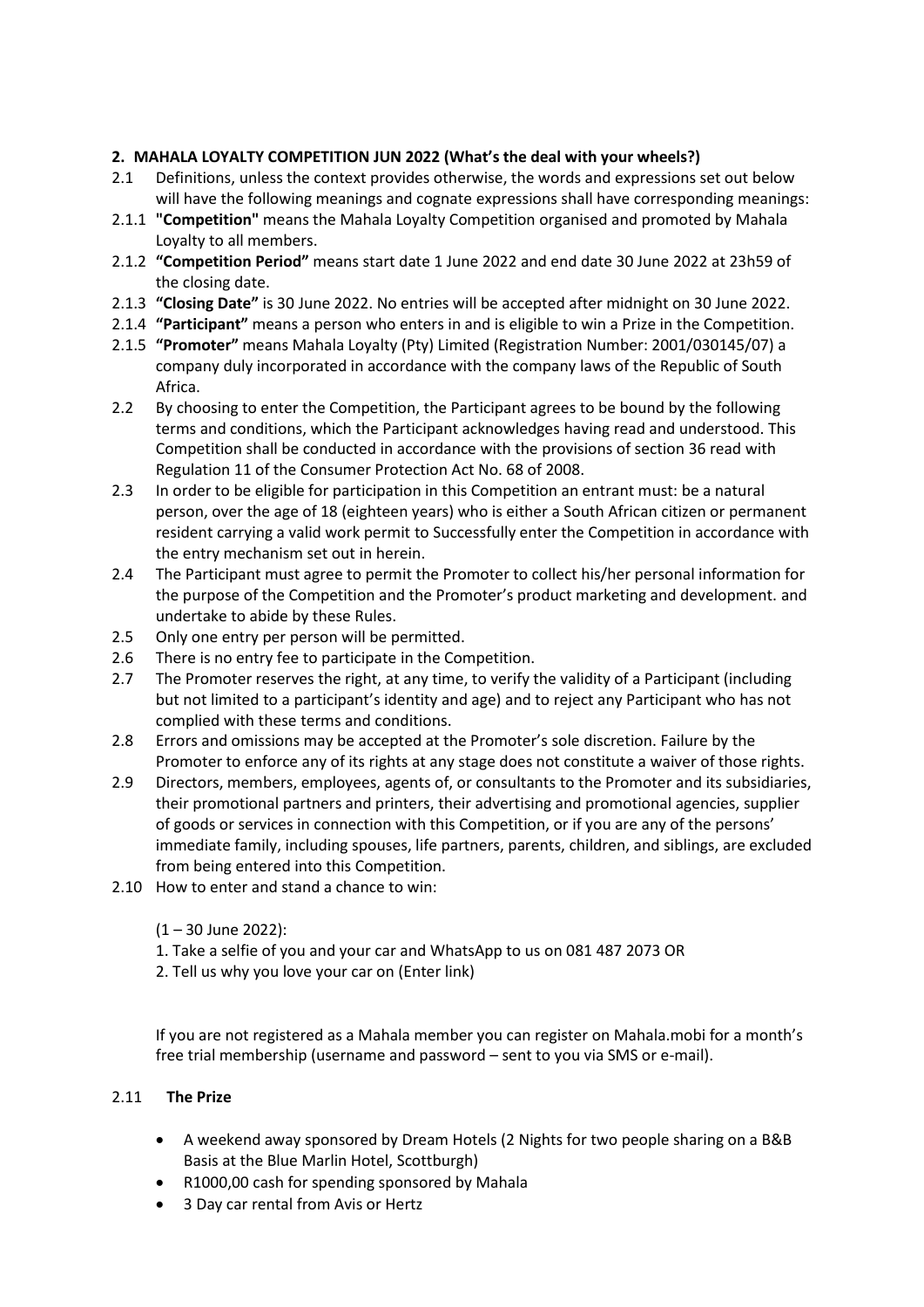- 2.12 The winner of the Prize as stated in clause 2.11 will be chosen by a random draw from eligible entries and shall be notified directly via email or telephone (depending on the information provided on the Mahala Loyalty website) within 72 (seventy-two) hours of the Draw Date.
- 2.13 The Prize may not be swapped or transferred and are not redeemable for cash.
- 2.14 In the event that the Prize winner cannot be successfully contacted within 72 hours of the draw date or is unable, for any reason whatsoever, to accept the prize, a replacement winner will be randomly drawn from the remaining qualifying participants in the draw in accordance with the same process and procedures as applicable to the original draw.
- 2.15 The Prize winner submits that all content shared with the Promoter may be used freely, without consultation on all platforms, and may be amended in any way the Promoter sees fit.
- 2.16 PPERSONAL INFORMATION is information relating to a Participant. Personal information includes a Participant's identity number, passport number, and contact details in accordance with the Protection of Personal Information Act ("POPI").
- 2.17 By entering this Competition, a Participant agrees that the Promoter may use his/her personal information in connection with the Competition.
- 2.18 The Winner will be required to complete a declaration acknowledging receipt of the prize and that he/she is not connected to the Promoter as stipulated above.
- 2.19 By entering the Competition, a Participant consents to the Promoter sending competition material during and after this Competition, in accordance with POPI.
- 2.20 Participants of this Competition are voluntarily providing their personal information as envisaged by POPI to the Promoter, its associated agencies, and the third-party service providers running the Competition in conjunction with the Promoter.
- 2.21 By entering this competition, participants authorize the Promoter to collect, store and use (not share unless legally required to do so) personal information as envisaged by POPI of Participants for communication or statistical purposes.
- 2.22 Participants are entitled to decline any marketing communication and inform the Promoter in writing should a Participant wish to be removed from all communication.
- 2.23 The Participant agrees that any video or photographs taken of them in relation to this Competition become the property of the Promoter to use in any marketing campaigns as the Promoter deems fit. The Participant shall have no claim for any compensation for use of the media footage.
- 2.24 By entry into this competition, all Participants consent to having their data captured on the Promoters' system. The Participant agrees that any video or photographs taken of them in relation to this Competition become the property of the Promoter to use in any marketing campaigns as the Promoter deems fit. The Participant shall have no claim for any compensation for use of the media footage.
- 2.25 By participating in this Competition, a Participant agrees to all the Competition Rules set out above, without exception.
- 2.26 The Promoter and/or Participating Store/s will not use any Participant's personal information in any way which breaks the law and Premier undertakes to keep all personal information of Participants secure and for as long as the law requires.
- 2.27 In the event of any act of God, strike, war, warlike operation, rebellion, riot, civil commotion, lockout, combination of workmen, interference of trade unions, suspension of labour, fire, accident, or (without regard to the foregoing enumeration) of any circumstances arising or action taken beyond or outside the reasonable control of the Promoter preventing them from the performance of any obligation to a Participant (any such event hereinafter called "Force Majeure") then the Promoter shall be relieved of all such obligations to the Participant during the period that such Force Majeure continues and shall not be liable for any delay or failure in the performance of any obligations or loss or damage which the Participant may suffer due to or resulting from the Force Majeure.
- 2.28 The Promoter may in its sole and absolute discretion amend these terms and conditions at any time, by publishing the revised terms and conditions on the MAHALA LOYALTY website (**[http://www.Mahalas.co.za/\)](http://www.mahalas.co.za/).**